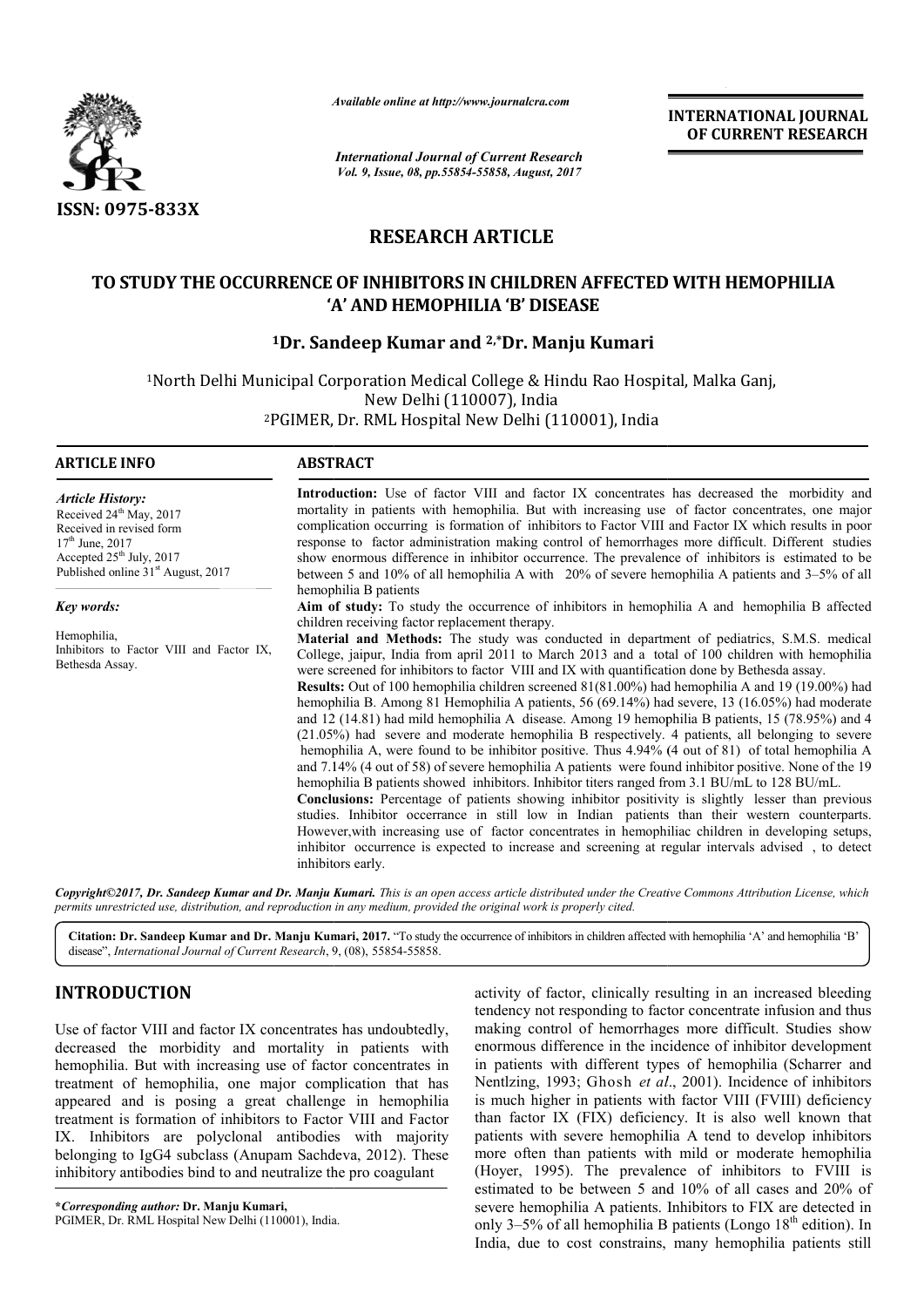receive blood products and receive very few factor concentrates. In India till now very few studies have been conducted to study inhibitor occurrence in hemophiliacs. We therefore attempted to get an insight into inhibitors detected through screening by this study.

## **MATERIALS AND METHODS**

In this hospital based cross sectional descriptive study, based on hospital data, 100 hemophilia patients attending OPD (81hemophilia A and 19 hemophilia B) in 2012-2013 were screened for presence of inhibitors. 99 patients were upto18 years of age with one patient being 21 years. Blood samples for screening were collected by organizing three camps between April 2012 to September 2013. Blood samples taken from hemophilia patients were appropriately processed, stored and sent to National Institute of Immuno haematology (Indian Council of Medical Research) at K.E.M. Hospital, Mumbai, India where screening for the presence of inhibitors was done. Screening was done by preparing 1:1 mix of patients plasma (with prolonged APTT) and Normal Pooled Plasma (NPP) and incubating it for 1 and 2 hours along with simultaneous incubation of patients plasma and NPP separately for the same length of time at 37ºC. APTT was then performed on patients plasma, NPP taken as control, 1:1 mix Control: Patient incubated mix and on 1:1 Control : Patient immediate mix (50:50 mix from normal plasma and patients plasma incubated separately) at 1 hour and 2 hours and results of APTT expressed in seconds. Those mix samples which showed more than 10s prolongation of APTT after 1 hour and 2 hour incubation were further evaluated by Nijmegan modification of Bethesda Assay (Verbruggen *et al*., 1995) and results were expressed as Bethesda Units (BU)/mL. Family history was considered positive when any of the first or second degree relative of the patient had been diagnosed with hemophilia or had history of recurrent joint bleeds.

Episodic (On Demand Therapy) – Therapy given in response to a bleeding episode. Dose of factor given is determined by the type of bleeding (Srivastava  $2<sup>nd</sup>$  edition).

Prophylactic Therapy - Therapy given with factor in order to prevent bleeding.

Type: (Srivastava 2<sup>nd</sup> edition)

- i. Continuous Prophylaxis: involves continuous factor treatment defined as the intent of treating for 52 weeks / year and receiving a minimum of an a priori defined frequency of infusions for at least 45 weeks (85%) of the year under consideration
- ii. Intermittent (Periodic) Prophylaxis: treatment given to prevent bleeding for periods not exceeding 45 weeks in a year.

Classification of inhibitors as low titer and high titer Low titer : defined as tier <5 BU/ml and High titer : defined as titer >5 BU/ml (Anupam Sachdeva *et al*., 2012)

Inhibitors were further classified as Low Responders and High Responders which depends upon how a person's immune response is stimulated on repeated exposure to factor VIII or IX. A low responder is one whose response to factor exposure is slower and weaker, and Bethesda titer persistently remain low (<5BU/mL) A high responder is one with high inhibitor titer (>5 BU/mL) or one with low titer but showing an an amnestic response in antibody titer to >5 BU/mL (Anupam Sachdeva *et al*., 2012; Carol K. Kasper, 2004)

## **RESULTS**

The present study was a hospital based cross sectional descriptive study. This study is one of the very few studies being attempted to screen hemophilia affected patients for the presence of inhibitors. A total of 100 hemophilia A and B patients were screened for the presence of inhibitors to Factor VIII and Factor IX. Out of 100 hemophilia patients screened 81(81.00%) were hemophilia A patients and 19 (19.00%) had hemophilia B**.** All the hemophilia patients studied were males who had received factor concentrates or blood products at least once. Almost all the patients studied had received plasma derived Factor VIII and IX concentrates. All the patients screened had been receiving episodic (on demand) therapy. None was on prophylaxis. One patient in our study had previously been screened for presence of inhibitors but no records of inhibitor assay were available. As the patient had been suspected of being inhibitor positive, we included him in our study despite being 21 years of age. Mean age of hemophilia patients included was  $10.08 \pm 5.91$  years with mean age of hemophilia A patients being  $10.48 \pm 6.04$  years and that of hemophilia B patients being  $8.34 \pm 5.11$ years (Table 1). Among 81 Hemophilia A patients screened 56 (69.14%) were having severe hemophilia A, 13 (16.05%) had moderate and 12(14.81) had mild hemophilia A (Fig 1). The definition of severe hemophilia in the present study was kept as factor VIII or IX level <2% as most of the standard laboratories are now giving <2 % as cut off limit in their reports for the same. Also many previous studies have been conducted wih severe disease classified as factor VIII level  $\langle 2\%$ . Out of 19 hemophilia B patients studied 15 (78.95%) had severe hemophilia B and 4 (21.05%) had moderate hemophilia B. No patient belonged to mild hemophilia B category. During our study we found one patient having severe hemophilia A (FVIII level  $=1\%$ ) and mild hemophilia B (FIX level  $\leq 17\%$ ). Also one patient was having combined deficiency of Factor V (FV level 4.5%) and Factor VIII (FVIII level 6%). For statistical purpose in our study they have been classified as severe and mild hemophilia A respectively.

Family history was considered positive when any of the first or second degree relative of the patient had been diagnosed with hemophilia or had history of recurrent joint bleeds. Among 100 patients of hemophilia included in our study, 59 were having positive family history, 40 patients showed negative family history and family history of one patient was not available. Thus 40 patients with negative family history might have been representing new spontaneous mutation cases. Out of 81 hemophilia A patients studied, 47 (58.02%) had a positive family history. 30 (53.57%) out of 56 severe, eight (61.54%) out of 13 moderate and nine (75%) out of 12 mild hemophilia A were having positive family history. Out of 19 hemophilia B patients studied 12 (63.16%) had positive family history. 10  $(66.67%)$  out of 15 severe and two  $(50.00%)$  out of four moderate hemophilia B patients were having positive family history. However, no significant association was seen between positive family history and severity of disease. Majority of patients in had received factor infusions  $\leq$  20 times. 59 (72.84%) out of 81 hemophilia A patients and 18 (94.74%) out of 19 hemophilia B patients had received factor concentrates  $\leq$ 20 times thus making it 77.00% of total.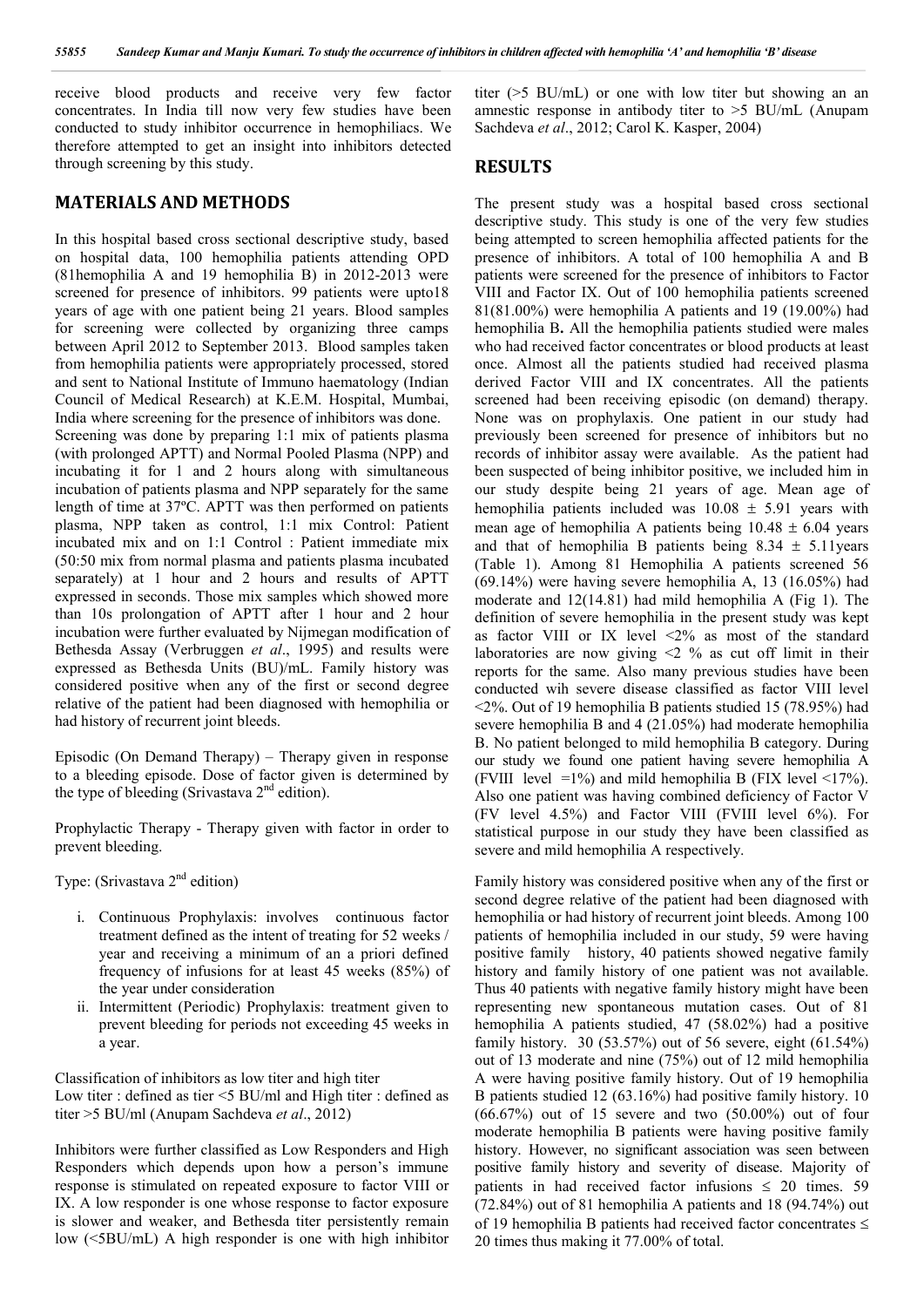#### **Table showing characteristics and distribution of patients with hemophilia including inhibitor positive patients**

| <b>PATIENTS</b>     | Number of<br>patients | Mean Age<br>(in years) | Positive<br>Family<br>History | Number of<br>Inhibitor<br>Positive | Percent age<br>of positive<br>patients | Range of<br>inhibitor<br>(BU/mL) | Patients with<br>high titer<br>(>5BU/mL) |
|---------------------|-----------------------|------------------------|-------------------------------|------------------------------------|----------------------------------------|----------------------------------|------------------------------------------|
| <b>HEMOPHILIA A</b> | 81                    | $10.48 \pm 6.04$       | 47                            | 4                                  | 4.94 %                                 | $3.1 - 128$                      |                                          |
| Severe              | 56                    |                        | 30                            | 4                                  | 7.14%                                  | $3.1 - 128$                      |                                          |
| Moderate            | 13                    |                        |                               |                                    |                                        |                                  |                                          |
| Mild                |                       |                        |                               |                                    |                                        |                                  |                                          |
| <b>HEMOPHILIA B</b> | 19                    | $8.34 \pm 5.11$        | 12                            |                                    |                                        |                                  |                                          |
| Severe              | 15                    |                        | 10                            |                                    |                                        |                                  |                                          |
| Moderate            |                       |                        |                               |                                    |                                        |                                  |                                          |
| Mild                |                       |                        |                               |                                    |                                        |                                  |                                          |
| <b>TOTAL</b>        | 100                   | $10.08 \pm 5.91$       | 59                            |                                    | 4%                                     |                                  |                                          |



**Figure 1. Distribution of patients according to severity & type of hemophilia**



**Figure 2. Distribution of hemophilia patients showing hemophilia and inhibitor positive patients**

87 out of 100 had received blood products with 71 (87.65%) out of 81 hemophilia A patients and 16 (84.21) out of 19 hemophilia B patients had received blood products mainly in form of Fresh Frozen Plasma.

### **Inhibitor occurance**

Out of total 100 patients screened four (4.00%) were found to be inhibitor positive. All the inhibitor positive patients belonged to hemophilia A group. Thus out of 81 hemophilia a patients screened we found four (4.94%) as inhibitor positive. None of the 19 hemophilia B patients studied showed presence of inhibitors. Furthermore it was observed that all four inhibitor positive patients belonged to severe hemophilia A group. Thus out of 56 severe hemophilia A patients screened 4 (7.14%) were inhibitor positive (Fig 2). Although the sample size taken in our study was smaller than some of the above mentioned studies, we obtained a percentage of inhibitors

of the other studies conducted.

#### **Inhibitor titers and range**

7 out of 100 had received blood products with 71 (87.65%) positive hemophilia patients lower than observed with majority<br>
ation of 81 hemophilia A patients and 16 (84.21) out of 19 of the other studies conducted.<br>
Emophil In our study inhibitor titers in positive patients ranged from 3.1 BU/mL to 128 BU/mL. Out of four inhibitor positive patients, three (75.00%) patients showed high inhibitor titers (>5 BU/mL) and one patient had low inhibitor titers (<5BU/mL). three (75.00%) patients showed high inhibitor titers ( $>5$  BU/mL) and one patient had low inhibitor titers ( $<5$ BU/mL). The mean inhibitor level was 10.0 BU/mL (excluding one patient with high inhibitor level of 128 BU/mL). patients lower than observed with majority<br>conducted.<br>**Trange**<br>or titers in positive patients ranged from 3.1<br>mL. Out of four inhibitor positive patients,

#### **Some other observations in inhibitor positive patients: in inhibitor positive**

*i. Family History* - Out of four inhibitor positive patients, two had positive family history and 1 had negative family history. Family history of one patient was unknown.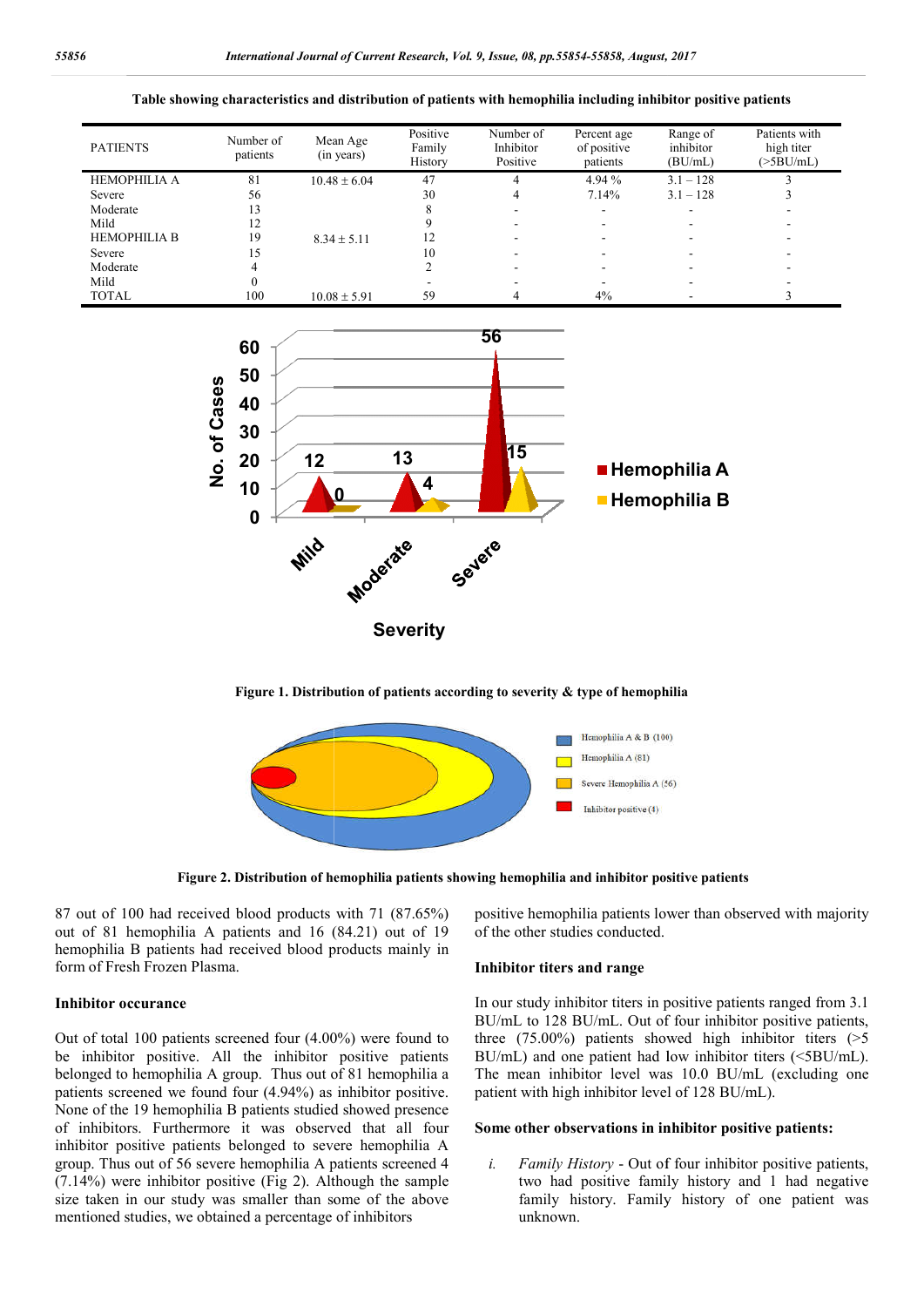- *ii. Use of blood products –* all four inhibitor positive patients had received blood products before screening.
- *iii. Number of times factor infused –* the four inhibitor positive patients with inhibitor levels (in BU/mL) 3.1, 10.8, 16 and 128 had received factor concentrates 12, 20, 60 and 70 times respectively.

In our study we observed that inhibitor levels in positive patients were higher in those patients who had received more numbers of factor infusions.

## **DISCUSSION**

In our study inhibitors were present in 4.94% of total hemophilia A and 7.14% of severe hemophilia A patients. The results of our study show inhibitors in slightly lower percentage than shown by other studies conducted previously. Sultan (1992) studied 3,435 hemophiliacs and showed a prevalence of 6.2% for the overall population. Prevalence of inhibitors was found to be 7% in the population of hemophilia A patients and 12.8% in the population of severely affected ones. The prevalence of inhibitors in hemophilia B patients was 2% and in severely affected hemophilia B patients, it was 4%. Ghosh *et al* (2001) investigated 407 patients (352 Hemophilia A and 55 Hemophilia B) and their study showed an overall inhibitor prevalence of 8.2 %. In their study 24 (8.21%) out of 292 severe and two (5.55%) out of 36 moderate hemophilia 'A' patients showed the presence of inhibitors. Out of 35 hemophilia B patients studied, only one patient developed an inhibitor. Oren *et al*. (1999) study in 58 hemophilia A patients aged 1-18 years (mean  $9.5 \pm 4.7$  years) showed a  $10\%$ prevalence of inhibitors at the end of the study. Our study showed lower percentage of inhibitors than this study. Sharifian *et al*. (2003) surveyed 1280 hemophilia A patients and found 184 patients (14.4%) developing inhibitors. 145 patients of 635 with severe hemophilia A (22.8%), 26 patients of 277 with moderate hemophilia A (9.4%) and 13 patients of 368 with mild hemophilia A (3.5%) developed inhibitor. Wight and Paisley (2003) in their systematic review of epidemiology of inhibitors in hemophilia done from 50 papers also showed the overall prevalence of inhibitors in unselected hemophiliac populations to be 5-7%. They showed substantially greater prevalence, between 12% and 13% amongst severe hemophiliacs (FVIII:C < 2%). Farzad Company *et al* in 2011 studied 104 patients with hemophilia A and found 20 patients (19.2%) had factor VIII inhibitors Jacob katz (1996) showed that factor IX inhibitors were much less common (1.5%) in patients with hemophilia B than in patients with hemophilia A.

The values observed in our study were lower than many previous studies including mostly western studies probably due to the following reasons

• Most of patients in our set up receive blood products having lesser potential to induce inhibitors than factor concentrates as affordability is still an important issue in our setup where majority of haemophilia children belong to low socioeconomic status. More and more efforts are now being made to make factor available to affected individuals either free of cost or at subsidized rates, as factor concentrates infusion therapy is the recommended therapy which results in decreased disability and morbidity and improved quality of life.

Moreover, there is no risk of transmission of blood borne infections with factor replacement therapy.

- Also, the factor concentrate available to most of patients are plasma derived which have lower potential than recombinant factor concentrates for induction of inhibitors (Escuriola-Ettingshausen *et al*., 2006; Wolfhart Kreuz *et al*., 2008).
- Ethnicity also affects the prevalence of inhibitors with higher incidence occurring in African- American and Latin-American patients, our patients did not belonged to any of these groups(Kleigman, 19th Edition; Aledort *et al*., 1998).

Also, it is quite possible that we might have missed some transient inhibitors which are well known to occur in haemophilia patients which might not be present at the time of screening. But now with more and more use of factor concentrates within hemophilia affected patients, inhibitor occurrence is expected to increase and screening at regular intervals should be done so as to detect inhibitors early and make sufficient arrangements to cope up with this important complication using therapies so as to improve management and quality of life of inhibitor positive patients.

### **Conclusion**

Percentage of patients showing inhibitor positivity is slightly lesser than previous studies. With increasing use of factor concentrates in hemophiliac children in Indian set up, inhibitor occurrence is expected to increase and screening at regular intervals should be done, to detect inhibitors early and make arrangements to manage such patients.

#### **REFERENCES**

- Aledort LM, DiMichele DM. 1998. Inhibitors occur more frequently in African American and Latino haemophiliacs. *Hemophilia*, 4:68
- Anupam Sachdeva, Mohd. Ramzan, Satya P Yadav. 2012. Advances in pediatrics, 2nd Edition, *Pedicon*., 733-753
- Anupam Sachdeva; Manual of Hemophilia; Indian academy of Pediatrics; p- 3-4,28-34,68-73
- Carol K. Kasper. 2004. Diagnosis and Management of Inhibitors to Factor VIII and IX, World Federation of Hemophilia, Treatment of Hemophilia, No-34
- Escuriola-Ettingshausen C, Kreuz W. Recombinant vs. 2006. Plasma-derive products, especially those with intact VWF, regarding inhibitor development. Haemophilia, 12(Suppl. 6):102–6.
- Farzad Company, Nazila Rezaei, Mariam Aliasgharpoor. 2011. Prevalence of factor VIII inhibitor in patients with hemophilia A in Sanandaj, *Iran. Behbood Journal*, 15(2): 127-131
- Ghosh K, Shetty 5, Kulkarni B, Nair S, Pawar A, Khare A *et al*. 2001. Development of inhibitors in patients with haemophilia from India. Haemophilia, 7:273- 8.
- Hoyer LW. 1995. Why do so many haemophilia A patients develop inhibitors? *Br J Haematol*., 90: 498-501.
- Jacob Katz. 1996. Prevalence of factor IX inhibitors among patients with haemophilia B: results of a large-scale North American survey. Haemophilia, 2;28–31
- Kleigman, Stanton, ST Geme, Schor, Behrman. Nelson Textbook of Pediatrics 19<sup>th</sup> Edition; Part 21; Section 7; 470.1